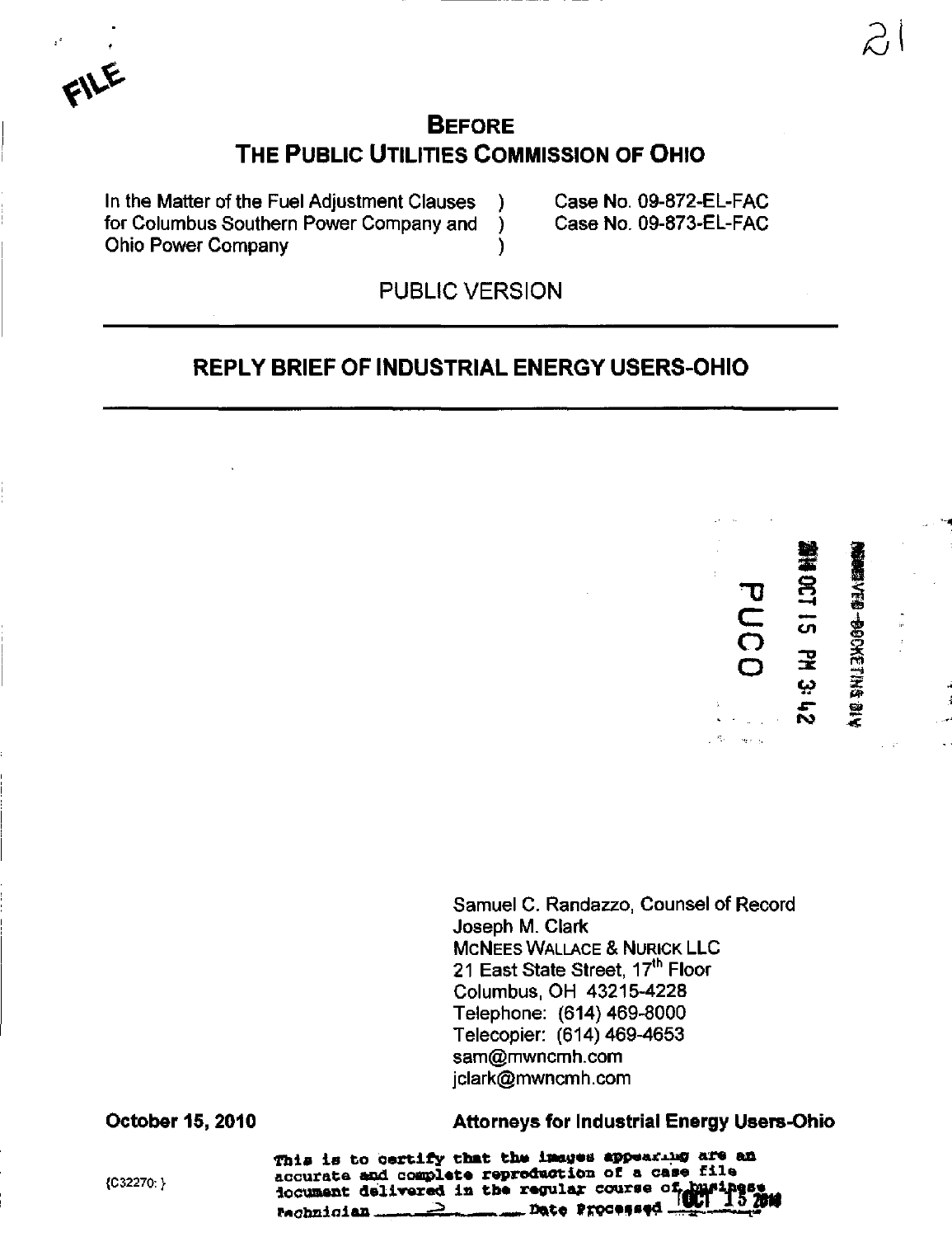# TABLE OF CONTENTS

| Α.             |                  |                                                                                                                                                                                         |    |
|----------------|------------------|-----------------------------------------------------------------------------------------------------------------------------------------------------------------------------------------|----|
| В.             |                  |                                                                                                                                                                                         |    |
|                | 1.               | The Commission must direct AEP-Ohio to provide customers the<br>benefits due to them from the voluntary coal contract negotiations,                                                     |    |
|                |                  | 3<br>a.                                                                                                                                                                                 |    |
|                |                  | b.                                                                                                                                                                                      |    |
| $\mathbf{C}$ . |                  | AEP-OHIO'S ARGUMENTS DEFENDING THE VOLUNTARY<br>CONTRACT RENEGOTIATIONS DO NOT SUPPORT MAINTAINING<br>AEP-OHIO'S ACCOUNTING FOR COSTS AND BENEFITS 8                                    |    |
|                | 1.               | The relief requested by IEU-Ohio and supported by OCC and Staff                                                                                                                         |    |
|                | $\overline{2}$ . | Crediting customers the benefits associated with the voluntary<br>contract renegotiations does not violate any regulatory principles                                                    |    |
|                | 3.               | There is no dispute about the FAC baseline established in the ESP                                                                                                                       |    |
|                | 4.               | Customers have a right to the value of the Reserve and do not seek<br>an ownership or property interest in the asset itself.  14                                                        |    |
|                | 5.               | The Commission should adopt the ratemaking recommendations of<br>IEU-Ohio regardless of whether AEP-Ohio properly followed<br>accepted accounting principles ("GAAP") when<br>generally |    |
|                | 6.               | Intervenors' positions properly considered the  <br>in the context of<br>to<br>the recommendations made related to the<br>and                                                           | 16 |
| D.             |                  | 18                                                                                                                                                                                      |    |

 $\frac{1}{2} \frac{1}{2} \left( \frac{1}{2} \right)^2$ 

Ĩ.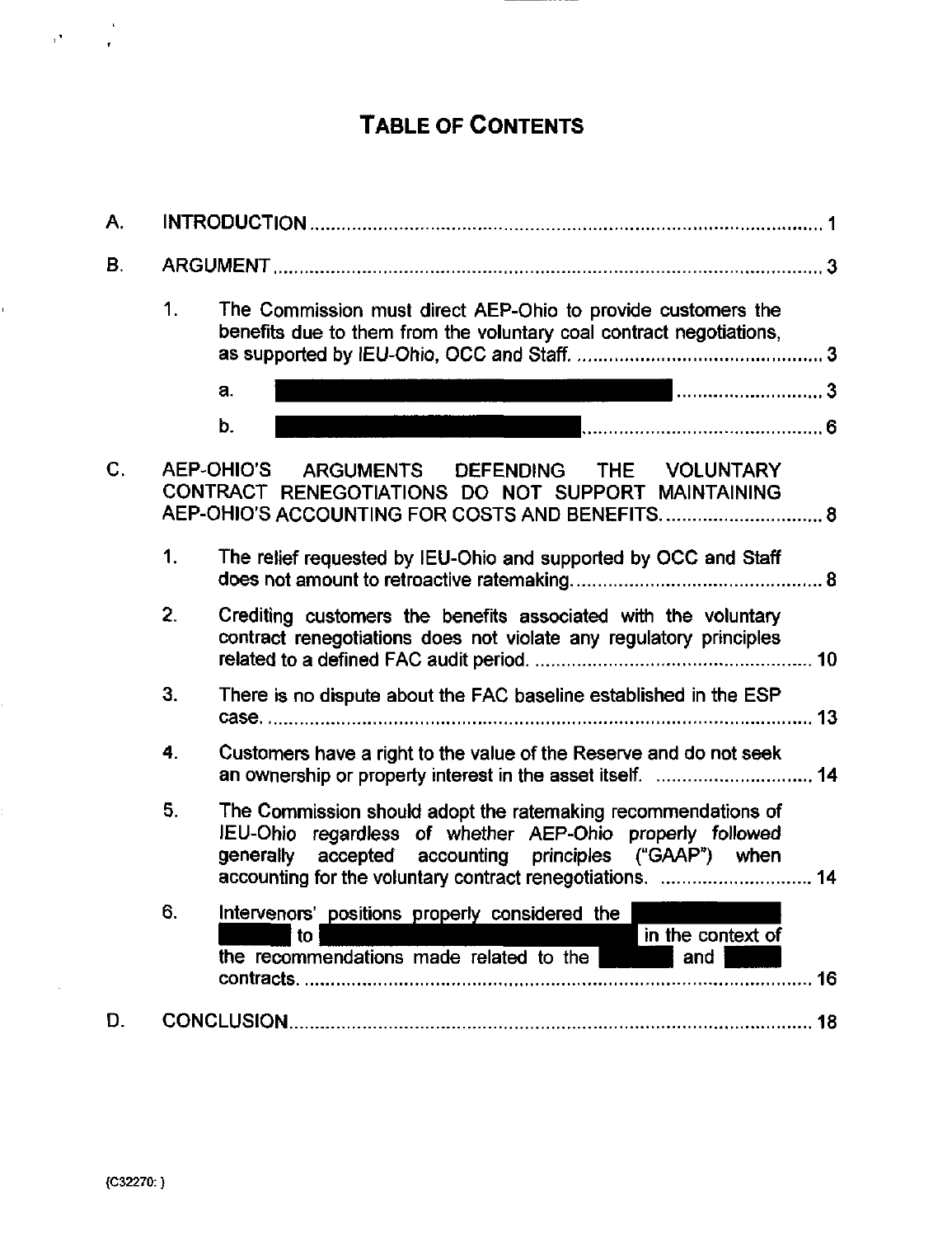## BEFORE THE PUBLIC UTILITIES COMMISSION OF OHIO

In the Matter of the Fuel Adjustment Clauses ) Case No. 09-872-EL-FAC for Columbus Southern Power Company and ) Case No. 09-873-EL-FAC Ohio Power Company. )

### REPLY BRIEF OF INDUSTRIAL ENERGY USERS-OHIO

#### A. INTRODUCTION

In this proceeding, the Public Utilities Commission of Ohio ("Commission") has been asked to take action that is required to return to customers the benefits of voluntary coal contract renegotiations. This action is necessary because the benefits were unfairly and unlawfully denied to customers during 2009 by the accounting decisions of Columbus Southern Power Company ("CSP") and Ohio Power Company ("OP") (collectively, American Electric Power or "AEP-Ohio"). The relief requested by Industrial Energy Users-Ohio ("lEU-Ohio") from the Commission is straight-fonward. The Commission can provide the needed relief by applying the long-standing regulatory principle that aligns the costs recoverable through rates with the benefits associated with such costs.<sup>1</sup> AEP-Ohio does not claim that there are no benefits in the amounts

 $^1$  See In the Matter of the Regulation of the Purchased Gas Adjustment Clause Contained Within the Rate Schedules of Vectren Energy Delivery of Ohio, Inc. and Related Matters, PUCO Case Nos. 00-220-GA-GCR. et al., Opinion and Order at 12 (September 25, 2001) (requiring gas cost recovery ("GCR") customers to receive all of the benefits of pipeline capacity release transactions because GCR customers purchased the pipeline capacity, unless otherwise approved by the Commission. The Commission further explained that only the Commission can make an apportionment of benefits decision and chided Dayton Power and Light Company ("DP&L") for taking benefits associated with transactions utilizing ratepayer-funded assets without Commission approval); In the Matter of the Application of the Cleveland Electric Illuminating Company for an Increase in Rates, PUCO Case No. 84-188-EL-AIR, Opinion and Order at 21 (March 7, 1985) (mandating that off-system sales revenue be shared with jurisdictional customers because the utility uses plant paid for by jurisdictional customers to make the offsystem sales); In the Matter of the Regulation of the Purchased Gas Adjustment Clause Contained Within the Rate Schedules of The East Ohio Gas Company d.b.a. Dominion East Ohio and Related Matters,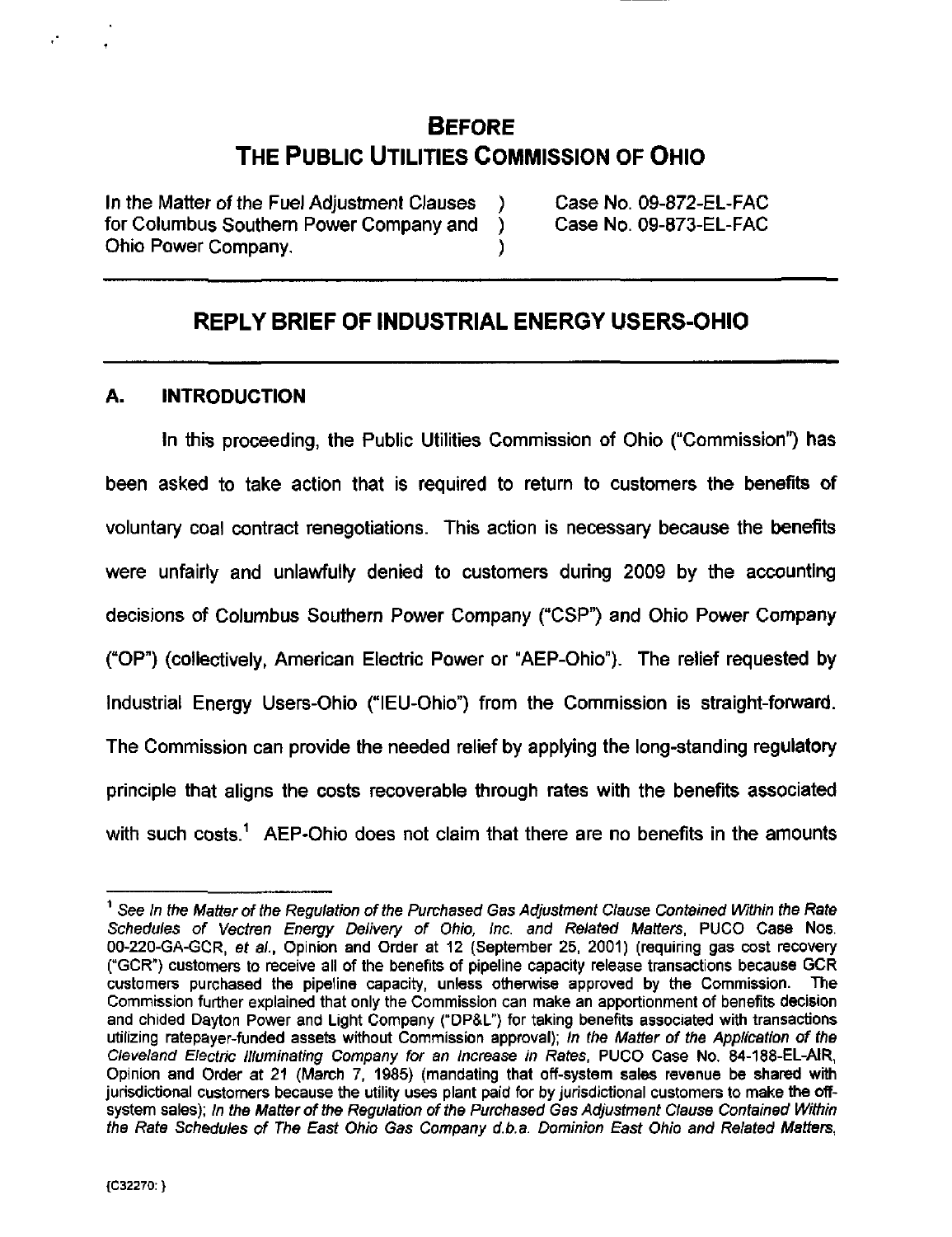demonstrated by lEU-Ohio and others. On the contrary, AEP-Ohio acknowledges that it obtained benefits from the various negotiations, that the negotiations produced higher fuel adjustment clause ("FAC") costs in 2009, and that it peeled off the benefits for its shareholders.

IEU-Ohio, the Office of the Ohio Consumers' Counsel ("OCC"), and Commission Staff ("Staff') all similarly seek an Order from the Commission that restores a proper cost/benefit balance and requires AEP-Ohio to provide customers the value they are due from voluntarily renegotiated coal contracts. The Commission's rules explicitly contemplate the review of the benefits available as a result of, or in connection with, a fuel cost recovery mechanism when considering an electric security plan ("ESP"). Rule 4901:1-39-03(C)(9)(a)(ii), Ohio Administrative Code ("O.A.C."); OCC Initial Brief at 7-10, This same review must also be present when looking at the implementation of an FAC mechanism in the context of the ESP. Further, the Commission accepted the FAC proposed by AEP-Ohio in its ESP Application (with an annual prudence review recommended by Staff), which included the recovery of fuel costs, net of benefits, like the former electric fuel cost ("EFC") mechanism. In the Matter of the Application of Columbus Southern Power Company for Approval of an Electric Security Plan; an Amendment to its Corporate Separation Plan; and the Sale or Transfer of Certain Generating Assets, PUCO Case Nos. 08-917-EL-SSO, et al., Opinion and Order at 15 (hereinafter "ESP Case"). $<sup>2</sup>$ </sup>

2

PUCO Case Nos. 03-219-GA-GCR, et al., Opinion and Order at 12 (March 2, 2005) (noting the Commission has "long required" local distribution companies ("LDCs") to credit GCR customers with revenue from the third-party use of GCR-financed assets).

 $2$  See ESP Case, Direct Testimony of Raymond W. Strom at 2 (November 7, 2008) ("The companies proposal includes the recovery of fuel and emission allowance costs, net of benefits, as did the previously existing EFC")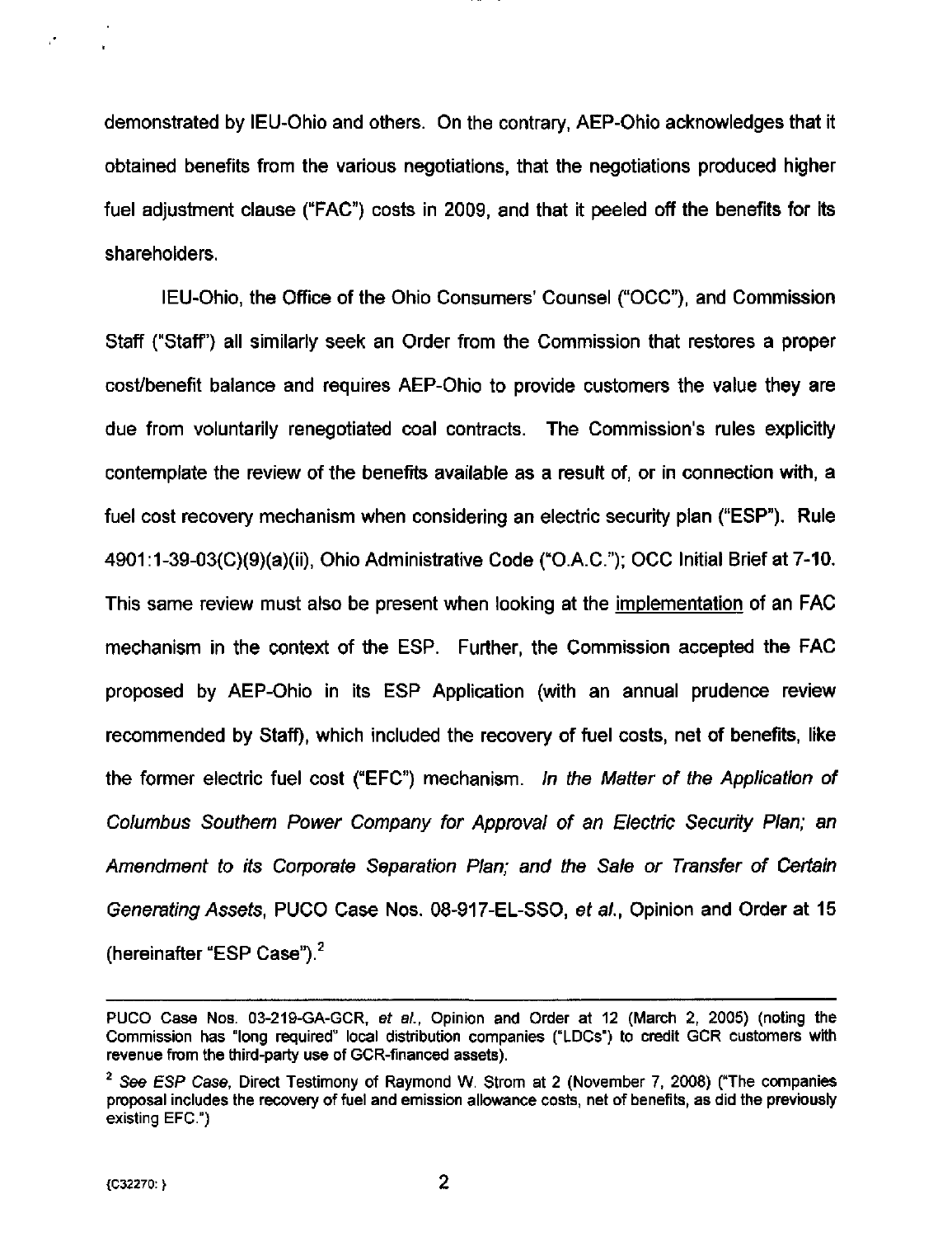The Commission should not be distracted by AEP-Ohio's inapplicable and unpersuasive arguments in its Initial Brief. The result uniformly advocated by customers and Staff is consistent with Commission precedent, the Commission's rules, the approved ESP for AEP-Ohio, and common notions of reasonableness and fairness. Finally, the relief requested is particularly appropriate when considered in the historical context provided by lEU-Ohio. See lEU-Ohio Initial Brief at Attachment A.

#### B. ARGUMENT

1. The Commission must direct AEP-Ohio to provide customers the benefits due to them from the voluntary coal contract negotiations, as supported by lEU-Ohio, OCC and Staff.

a.

The undisputed record evidence provided by lEU-Ohio and OCC demonstrates that OP's accounting of the voluntary renegotiation of the  $\blacksquare$  contract with I failed to pass onto customers the total benefits associated with the increased costs paid by customers due to the voluntary contract renegotiation. There is no dispute that AEP-Ohio received benefits or value in return for the voluntary contract renegotiations, AEP-Ohio's accounting failed to flow through the full benefits of the voluntarily renegotiated contracts to customers, and customers paid more in fuel costs in 2009 than they would have under the  $\blacksquare$  contract with  $\blacksquare$  . The Commission must adopt the recommendations of IEU-Ohio, OCC, and Staff<sup>3</sup> and provide customers with

 $\degree$  Staff's Initial Brief, while short in length, aptly supports the recommendations of IEU-Ohio and OCC - "It is Staffs belief that, while the Companies are entitled to recover the costs of fuel, they are only entitled to recover the true cost incurred. That is, any proceeds received offsetting the cost of fuel should be credited against under-recoveries, regardless of the period in which the proceeds are recognized." Staff Initial Brief at 2.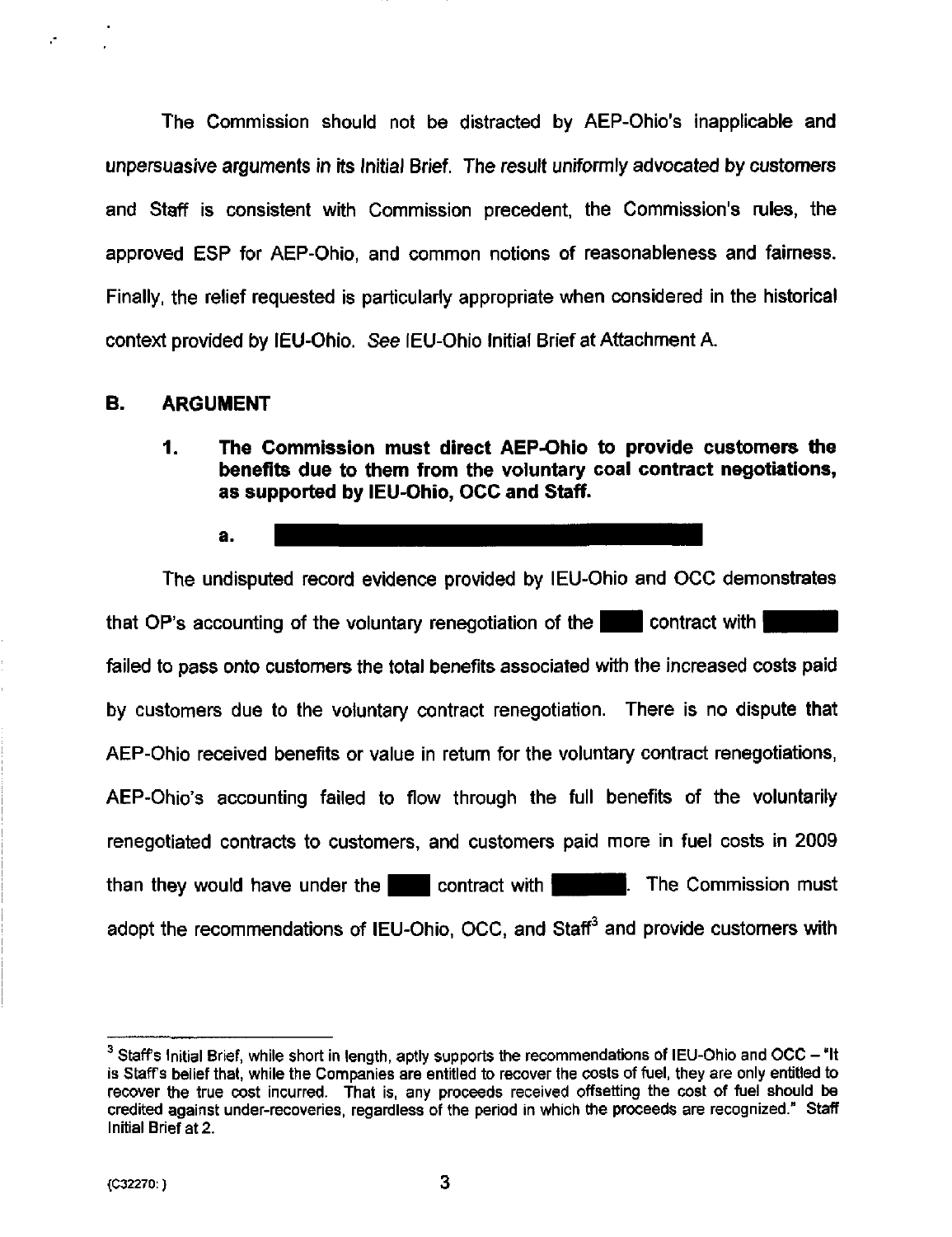the benefits due to them under the Commission's principle that aligns the costs recoverable through rates with the benefits associated with such costs.

As supported by the testimony of lEU-Ohio witness Hess and OCC witness Duann, the Commission should reduce the OP FAC deferral by the

lEU-Ohio Exhibit 1 at 8-9; OCC Exhibit 1 at 10-11. Specifically, the Commission should require OP to reduce its FAC deferral by the  $\frac{1}{2}$  in benefits that OP  $\frac{1}{2}$  in benefits that OP  $\frac{1}{2}$ as a result of the  $\parallel$  - leu-Ohio Exhibit 1 at 6; OCC Initial Brief at 18.

Additionally, the Commission should direct the auditor in the next FAC Management/Performance ("m/p") audit review proceeding to provide a current valuation of the **Reserve ("Reserve")** to be credited against fuel costs. lEU-Ohio Exhibit 1 at 7. The evidence of record, as acknowledged bv AEP-Ohio in its initial Brief, shows there is a wide range of valuations for the Reserve depending on varying assumptions and further review of the value of the Reserve would help ensure that a more accurate value of the benefits owed to customers associated with the Reserve is credited against OP's FAC deferral. lEU-Ohio Initial Brief at 12-14; OCC Initial Brief at 20; AEP-Ohio Initial Brief at 11, 42. In the meantime, the Commission should reduce the OP FAC deferral by l (l ). A reduction of the OP FAC deferral,  $\blacksquare$ 

Reserve booked by AEP-Ohio, would spare customers the deferral carrying costs on **EXA HJUHI While the Commission works to ensure a more accurate valuation of** the Reserve in the 2010 FAC audit proceeding. lEU-Ohio Exhibit 1 at 7.

4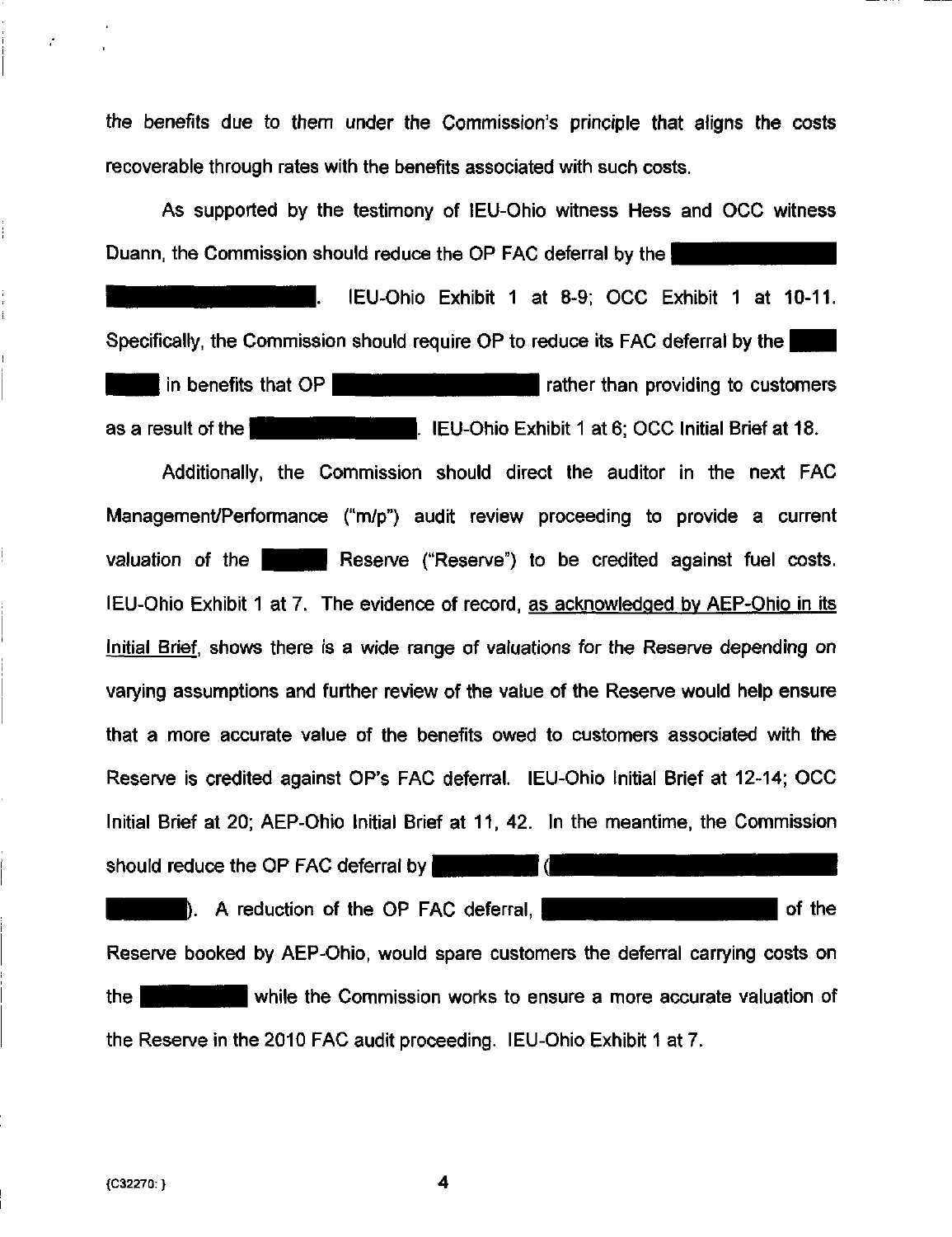Alternatively, the Commission should reprice the replacement coal resulting from the voluntary release of  $\blacksquare$  from the  $\blacksquare$  contract at the  $\blacksquare$  contract price to align the costs and benefits of the **interest of voluntary renegotiation.** IEU-Ohio witness Hess explained that the Commission could instead use the **interval contract** ( ) to set the level of costs eligible for recovery through the FAC since this contract would have applied but for the voluntary agreement between American Electric Power Service Corporation ("AEPSC") and **Fig. 1. IEU-Ohio Exhibit 1 at 8. Under** this option, the Commission would direct AEP-Ohio to reduce OP's FAC deferral by the difference between the . Based on this alternative means of aligning costs and benefits, OP would retain the value of the benefits received from  $\mathbf{H}$  in exchange for the agreement to prematurely terminate the coal supply contract and this  $\parallel$ Highlihi Ind. Notably, this option was not challenged or addressed by any other party in the hearing or in the Initial Briefs. Finally, the Commission must reduce OP's FAC deferral by the full value of the tons due in H under the remaining term of the terminated  $\blacksquare$  contract. As flagged by Energy Ventures Analysis' ("EVA") Audit Report ("Audit Report"), AEPSC agreed to a subsequent buy-out of the balance of  $\Box$  tons of the remaining  $\Box$  tonnage due under the terminated **I** contract i |. Commission-Ordered Exhibit IA at 2-21. lEU-Ohio witness Hess and OCC witness Duann presented testimony showing that the Commission must

5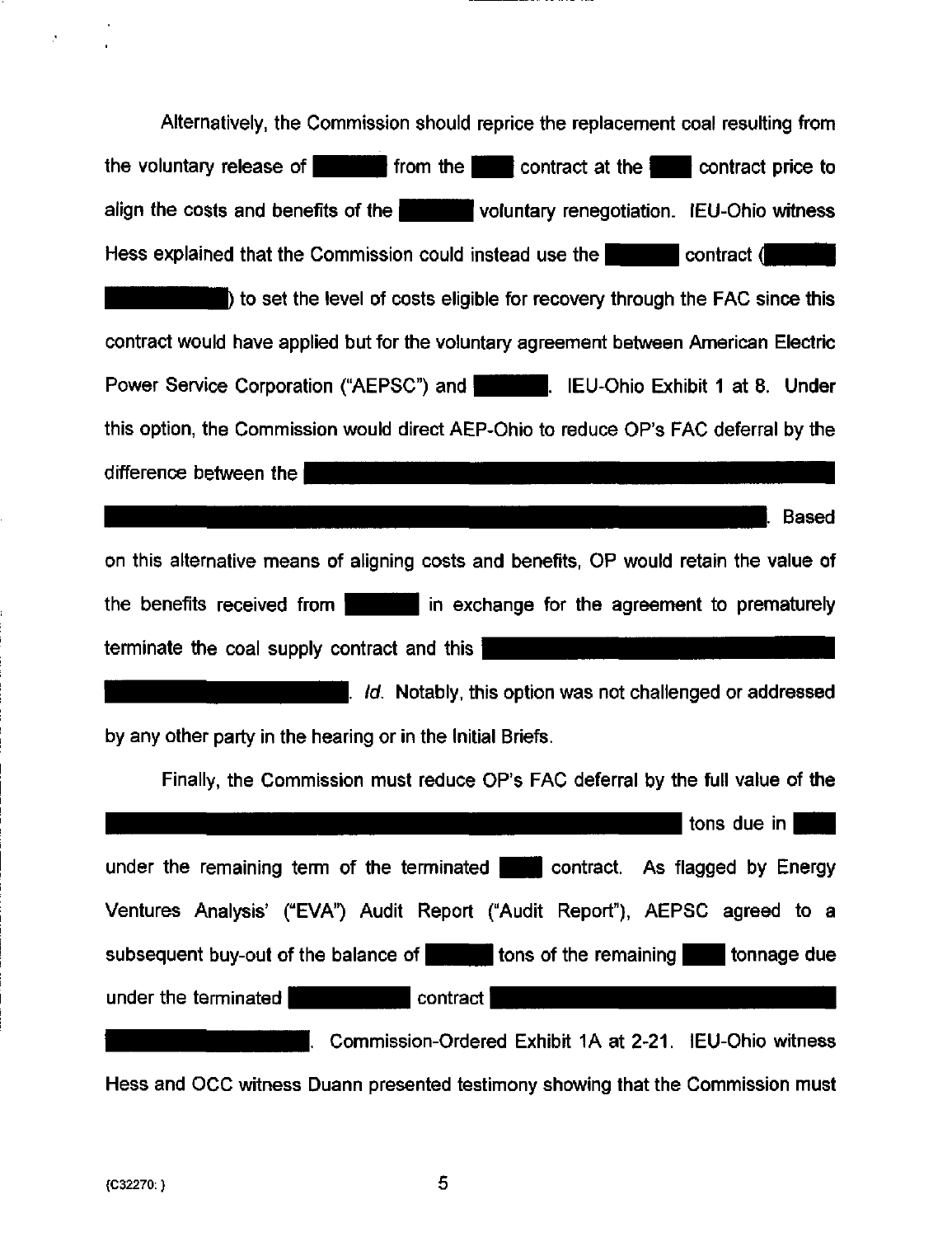order OP to flow through the benefits of the ^^^^IHH I to customers to balance the benefits with the costs in the 2009 FAC collections associated with the additional buy-out. lEU-Ohio Exhibit 1 at 8-9.

#### b.

| The EVA Audit Report described a two-prong financial package to provide                          |  |  |  |
|--------------------------------------------------------------------------------------------------|--|--|--|
| "contract support" to <b>No. 2. Commission-Ordered Exhibit 1A at 2-24.</b> Specifically,         |  |  |  |
| كالأنابي والماري والمرابين<br>AEPSC agreed to<br>and<br>agreed                                   |  |  |  |
| to repay AEPSC by deducting the state of the state of the beginning in 2009.                     |  |  |  |
| Additionally, AEPSC agreed to increase the base price for <b>Electional Additionally</b> of coal |  |  |  |
| . The contract was also amended to<br>by <sub>1</sub><br>  for                                   |  |  |  |
| provide AEPSC with the right to extend the contract for two three-year periods at the            |  |  |  |
| agreed-upon market price less to the beginning in the The discount to                            |  |  |  |
| market                                                                                           |  |  |  |
| $\mathsf{I}^4$ In effect, $\mathsf{I}$                                                           |  |  |  |
|                                                                                                  |  |  |  |
| IEU-Ohio demonstrated that the Commission should require to refund the                           |  |  |  |
| price increase, agreed to under the "contract support", to its FAC customers                     |  |  |  |
| and account for the                                                                              |  |  |  |
| would then be amortized if<br>IEU-Ohio Exhibit 1 at 11-12. The                                   |  |  |  |
| and when actually exercises the options for the respective three-year extensions of              |  |  |  |
| the<br>contract. Id. at 11.                                                                      |  |  |  |

÷.

lEU-Ohio Exhibit 1 atJEH-3.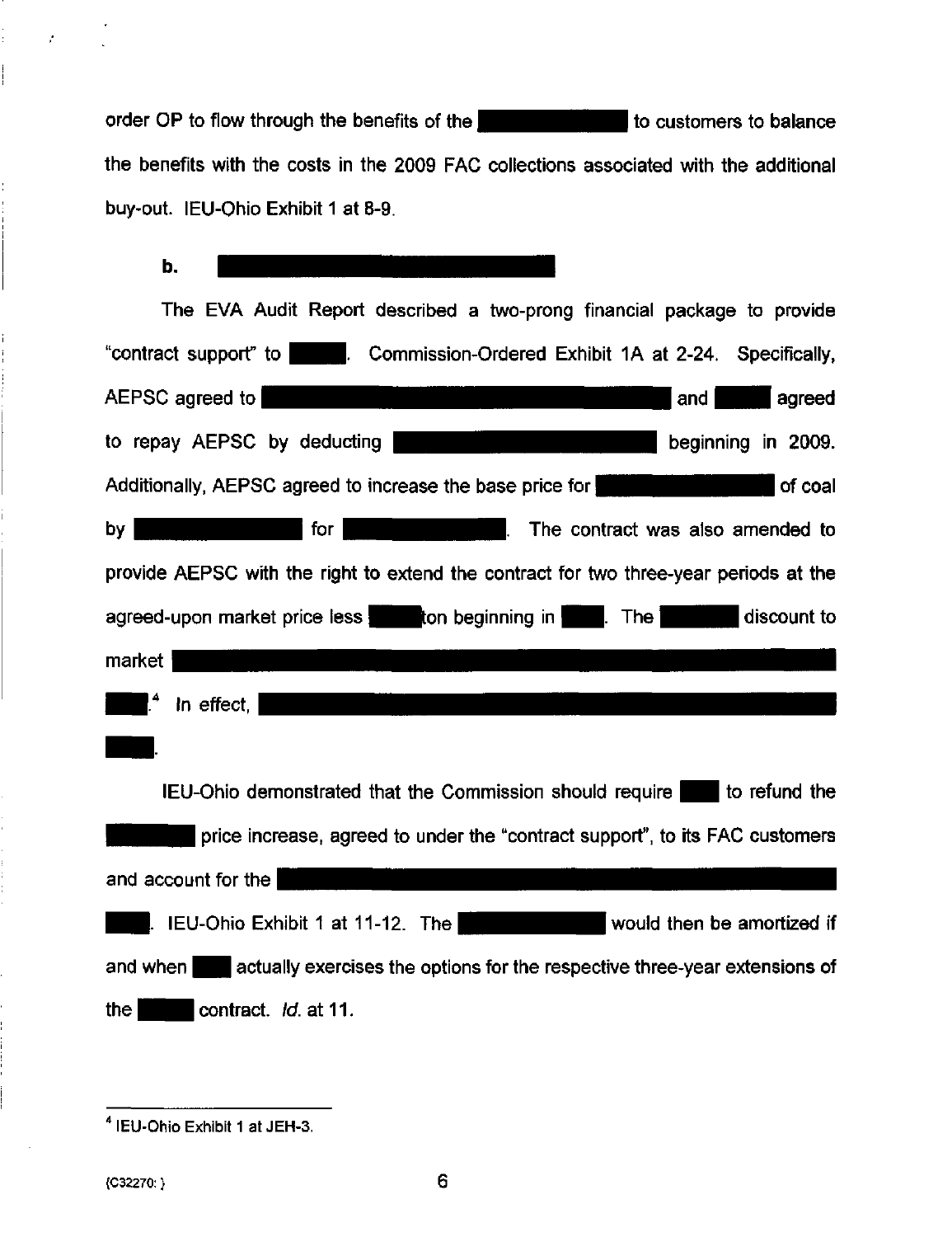Everyone agrees that customers incurred higher costs in 2009 under the contract because of the higher prices paid to  $\blacksquare$  to provide with Everyone agrees that  $\blacksquare$  promised to

Everyone agrees that AEP-Ohio's accounting results in customers being responsible for the extra costs which AEP-Ohio voluntarily incurred and AEP-Ohio retaining the benefit (discounted coal price)

Since it is not presently known whether will have an FAC after the expiration of the current FAC<sup>5</sup> there is no certain future path open to the Commission to ensure customers receive the benefits of the discounted coal. IEU-Ohio Initial Brief at 16-17.<sup>6</sup> Unless AEP-Ohio's cost/benefit mismatch is rectified by the Commission, customers will bear all of the risk associated with the **interest and contract**, yet are not guaranteed any of the benefits from this voluntary contract renegotiation. The Commission should adopt lEU-Ohio witness Hess's recommendation, as supported by OCC, to fairly align the costs with the benefits of the  $\blacksquare$  contract support. IEU-Ohio Exhibit 1 at 11-12; OCC Initial Brief at 22-23.

 $5$  AEP-Ohio witness Rusk testified there is no guarantee that  $\blacksquare$  will have an FAC in the future to flow these benefits back through to customers during the time period that the option contracts are exercised. Companies Exhibit 6 at 6 (Rusk Rebuttal Testimony).

 $\degree$  AEP-Ohio's Initial Brief contains the same observation that AEP-Ohio is under no obligation to exercise the option contracts and therefore supports IEU-Ohio's requested treatment of the the option contracts and therefore supports IEU-Ohio's requested treatment of the contract renegotiation. AEP-Ohio Initial Brief at 35.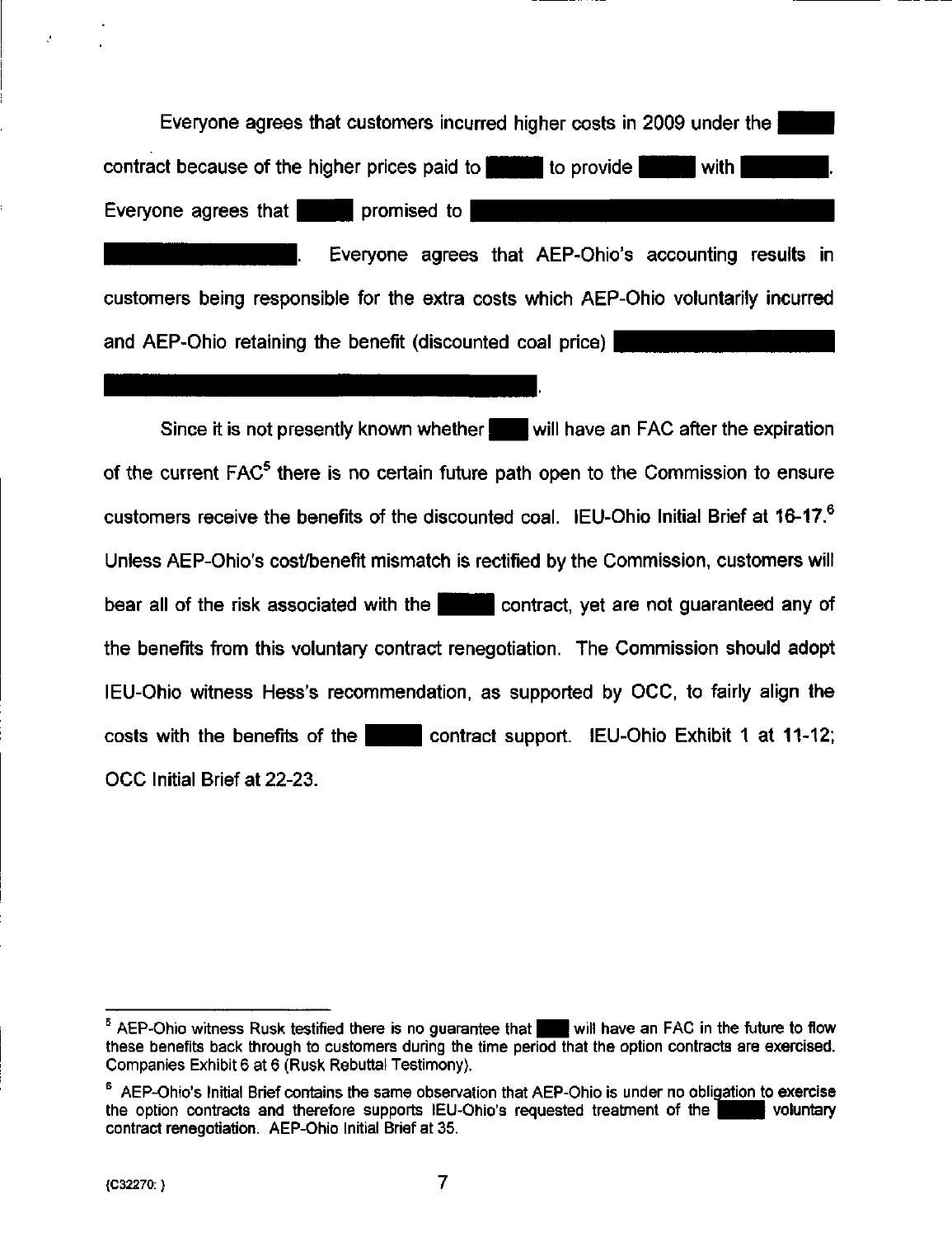#### C, AEP-OHIO'S ARGUMENTS DEFENDING THE VOLUNTARY CONTRACT RENEGOTIATIONS DO NOT SUPPORT MAINTAINING AEP-OHIO'S ACCOUNTING FOR COSTS AND BENEFITS.

AEP-Ohio's Initial Brief contains many legal and factual assertions that should not be relied upon by the Commission. These arguments, as rebutted by lEU-Ohio, should be rejected by the Commission in their entirety.

#### 1. The relief requested by lEU-Ohio and supported by OCC and Staff does not amount to retroactive ratemaking.

AEP-Ohio claims in its Initial Brief that reconciling FAC costs and benefits as recommended by lEU-Ohio, OCC, and Staff would amount to illegal retroactive ratemaking. AEP-Ohio Initial Brief at 14-16. Specifically, AEP-Ohio asserts the relief requested by lEU-Ohio, OCC, and Staff would violate Keco Industries, Inc. v. Cincinnati Suburban Bell Tel. Co., 166 Ohio St. 254 (1957) (hereinafter "Keco") and Lucas Cty. Comm. V. Pub. Util. Comm., 80 Ohio St.3d 344 (1980). AEP-Ohio's assertion is without merit.

As the Commission knows, Keco involved traditional regulation and did not involve issues related to a self-reconciling automatic adjustment clause such as the FAC which is designed to properly reflect costs and benefits. Neither lEU-Ohio, OCC, nor Staff challenges or seeks refunds of any fixed rates from the ESP. Therefore, the Keco and Lucas Cty. Comm. decisions do not apply in this case; they are red herrings raised by AEP-Ohio.

The initial FAC rate that emerged from the ESP was based on an estimate or "proxy" and the audit process approved by the Commission specifically allows for a hindsight/retroactive review to determine what reconciliation adjustments, if any, are necessary to match FAC revenues to the net costs subject to recovery through the FAC.

 $\mathcal{F}$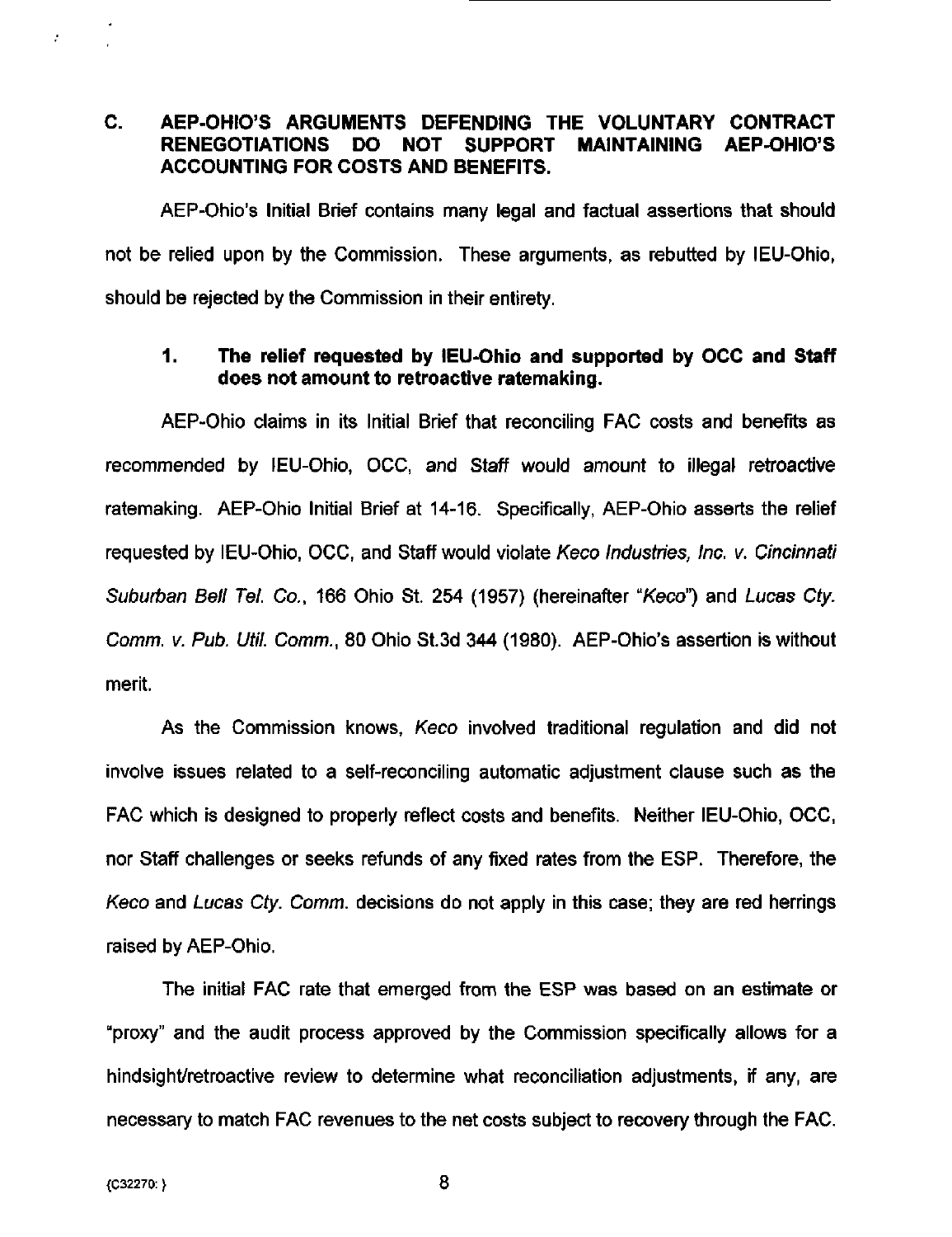ESP Case, Opinion and Order at 15 (March 18, 2009). The rate under review is the 2009 FAC rate, which the Commission specifically subjected to the annual accounting and prudency review in this case. Id. Further, every self-reconciling cost recovery mechanism has a retrospective review aspect as a necessary part of its existence. For fuel cost recovery mechanisms, this review looks at previously executed contracts to ascertain whether they were implemented correctly. It is not retroactive ratemaking when the revenue collected through the FAC is subsequently reconciled against a lower or higher and corrected level of costs that the Commission judges is proper as a result of its review of the accounting, management policies and practices, and prudence of the utility. Scrutiny of the accounting for the voluntary contract renegotiations, as identified by the auditor, and as brought into additional focus by lEU-Ohio, OCC, and Staff, was approved in the ESP and is entirely legal, reasonable, and proper.

Even if the Commission were to find some possible credibility in AEP-Ohio's retroactive ratemaking argument, it could remedy this legal problem by simply repricing the coal from the voluntarily renegotiated  $\blacksquare$  contract, as laid out by IEU-Ohio witness Hess. lEU-Ohio Exhibit 1 at 7-8. This option carries certain administrative conveniences, including solving all of the problems related to a proper allocation of the benefits of the voluntarily renegotiated coal contracts. The Commission could simply

I, and permit AEP-Ohio to retain all of the benefits of the contract renegotiations. No party objected to this option during the hearing or in the Initial Briefs.

÷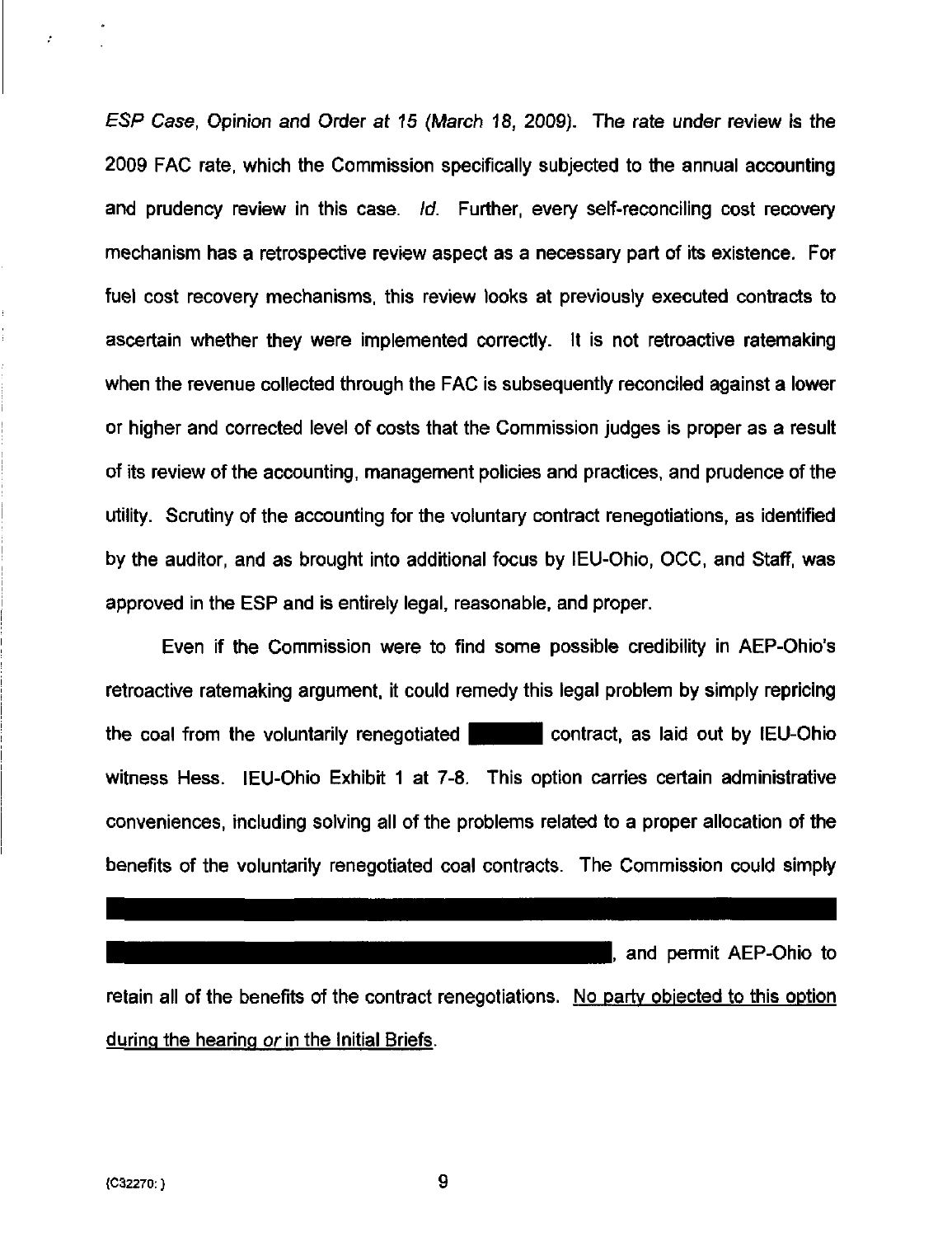#### 2. Crediting customers the benefits associated with the voluntary contract renegotiations does not violate any regulatory principles related to a defined FAC audit period.

AEP-Ohio next claims the Commission is limited to solely looking at fuel procurement activities during the 2009 calendar year audit period and cannot look at the implementation of fuel contracts entered into prior to the audit period but which call for deliveries during the audit period. AEP-Ohio Initial Brief at 16-20. AEP-Ohio asserts the matters raised in this case by lEU-Ohio, OCC, and Staff were decided in the ESP case, are res judicata, and therefore cannot be relitigated on a retroactive basis. AEP-Ohio's advocacy position is incorrect and should be rejected by the Commission.

Although this proceeding serves to review the reasonableness of 2009 fuel costs, those costs are directly impacted by actions taken by AEP-Ohio both during and prior to the audit period. Ms. Medine (the EVA auditor) acknowledged during her crossexamination that many fuel deliveries reviewed as part of the 2009 audit were the result of the contracts entered into prior to 2009. Tr. Vol. I at 44-46<sup>7</sup> Moreover, AEP-Ohio witness Nelson agreed that in conducting the audit it was necessary for EVA to determine whether contracts entered into prior to the audit period had any impact on audit period costs:

Q. Well, let me ask this: How would the Commission ~ you testify it is fine the Commission reviews the renegotiation but it should also limit its review to the audit period. These negotiations occurred outside of the audit period.

A. Yes. Well, in certain instances there may be some carryover into an audit period and, you know, for the auditor to actually look at these contracts, we don't have an objection to that. She has to determine whether in fact there was any impact on the audit period. And I believe in this instance there isn't any impact on the audit period.

Ms. Medine testified that an auditor would not typically perform a prudence review of agreements entered into prior to the audit period, but would review agreements with deliveries during the audit period.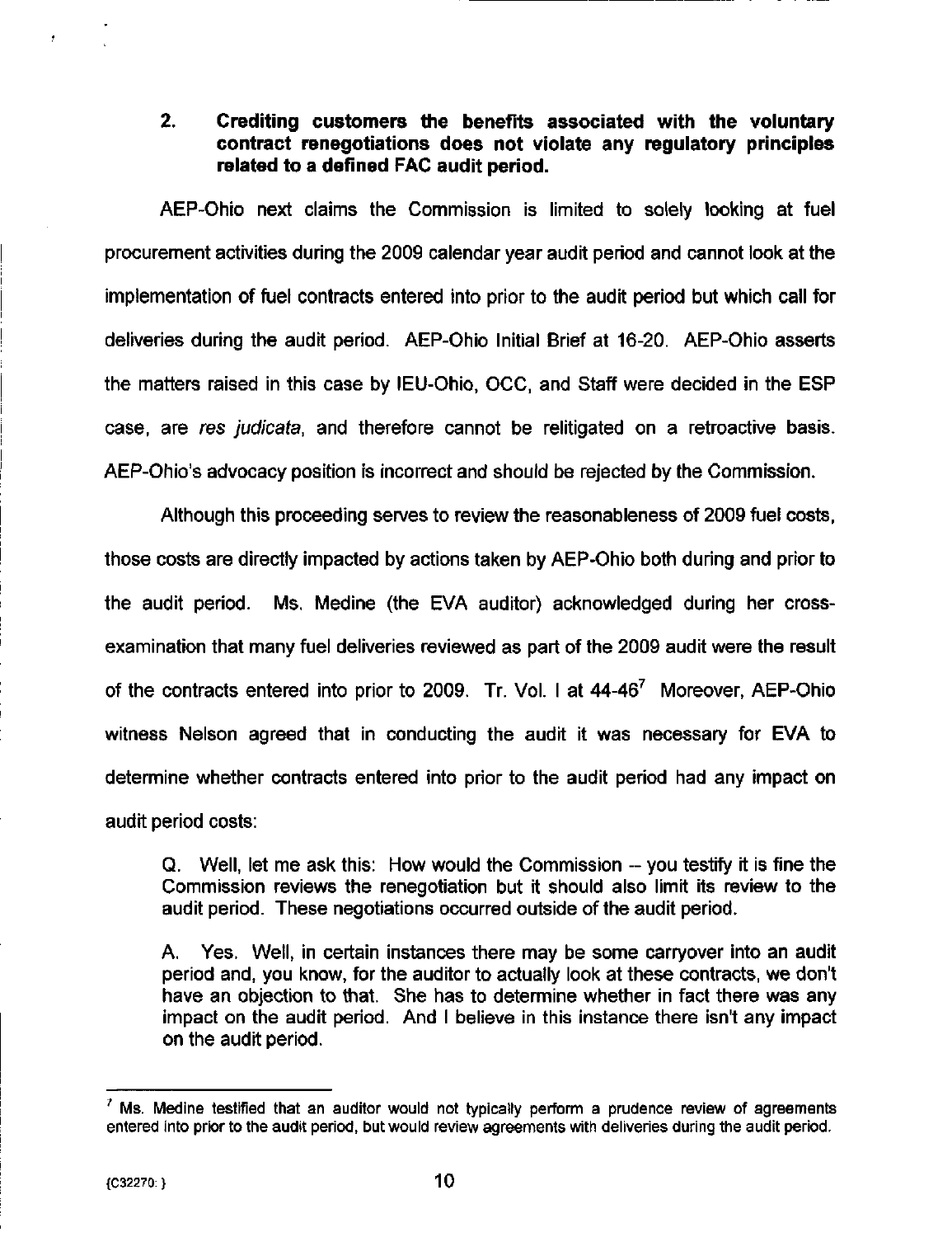Tr. Vol. I at 162-163.

Mr. Nelson further conceded that the Commission had the ability in this

proceeding to investigate the totality of actions that impacted 2009 fuel costs:

Q. Well, would you agree ~ maybe we can get back to it and maybe we can get to this point another way. Would you agree that this case is in large part about determining the proper amount of AEP's fuel costs that customers should be made to pay?

A. Yes.

Q. And would you agree that an investigation of the factors that contribute to that fuel cost is appropriate in this case?

A. Yes.

Q. And would you agree that AEP's fuel contracts and fuel contract negotiations have set the fuel costs that AEP is seeking to recover in this proceeding?

A. Yes. Contracts that extended into 2009 set the fuel costs that should be reviewed in this proceeding.

Tr. Vol. II at 281.

Further, AEP-Ohio's reliance on res judicata is misplaced. AEP-Ohio Initial Brief at 14, 17, 20. The legal principle of res judicata encompasses both claim preclusion and issue preclusion. The concept of claim preclusion "holds that a valid, final judgment rendered upon the merits bars all subsequent actions between the same parties or their privies based upon any claim arising out of the transaction or occurrence that was the subject matter of the previous action, regardless of whether the cause of action in the two suits is identical or different. That a claim was not actually adjudicated in a previous action does not necessarily render the doctrine inapplicable; res judicata applies, not only where a matter was adjudicated in a prior suit, but also where the matter could have been adjudicated in the suit." 63 Ohio Jur. 3d Judgments § 381. Issue preclusion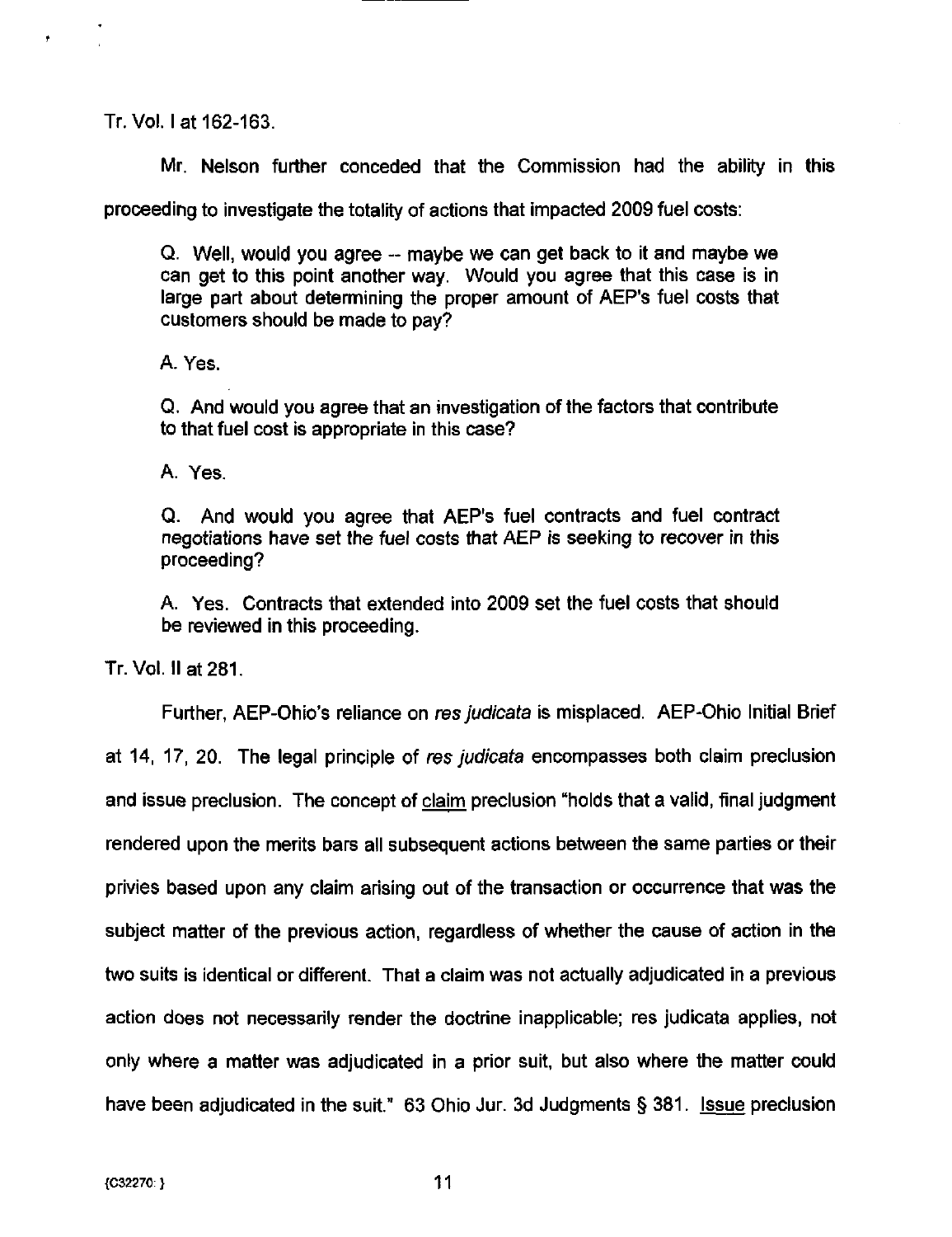"holds that a fact or a point that was actually and directly at issue in a previous action, and was passed upon and detemiined by a court of competent jurisdiction, may not be drawn into question in a subsequent action between the same parties or their privies, whether the cause of action in the two actions be identical or different, and generally applies when three factors are all satisfied: the fact or issue in question was actually and directly litigated in the prior action; the fact or issue in question was passed upon and detemnined by a court of competent jurisdiction; the party against whom collateral estoppel is asserted was a party in privity with a party to the prior action." 63 Ohio Jur. 3d Judgments § 377.

AEP-Ohio's res judicata claim holds no water; neither claim preclusion nor issue preclusion applies in this instance. The costs and benefits at issue are associated with the 2009 fuel costs that AEP-Ohio has injected into the FAC and issue preclusion does not exist; the facts or points associated with the costs and benefits were not reviewed during the ESP period and could not have been reviewed during the ESP period because those costs and benefits were not known at the time. Additionally, claim preclusion does not apply in this instance inasmuch as the facts at play in the 2009 FAC did not arise from the same transaction or occurrence as the ESP and could not have been known during the ESP period.

To accept AEP-Ohio's position would effectively foreclose all parties from protecting their interests as they are affected by AEP-Ohio's implementation of the FAC. AEP-Ohio's position would permit AEP-Ohio to run its FAC mechanism as it sees fit with no oversight or ability to challenge AEP-Ohio's decisions. This is clearly not what the ESP Opinion and Order says or intends and AEP-Ohio's position must be rejected.

ý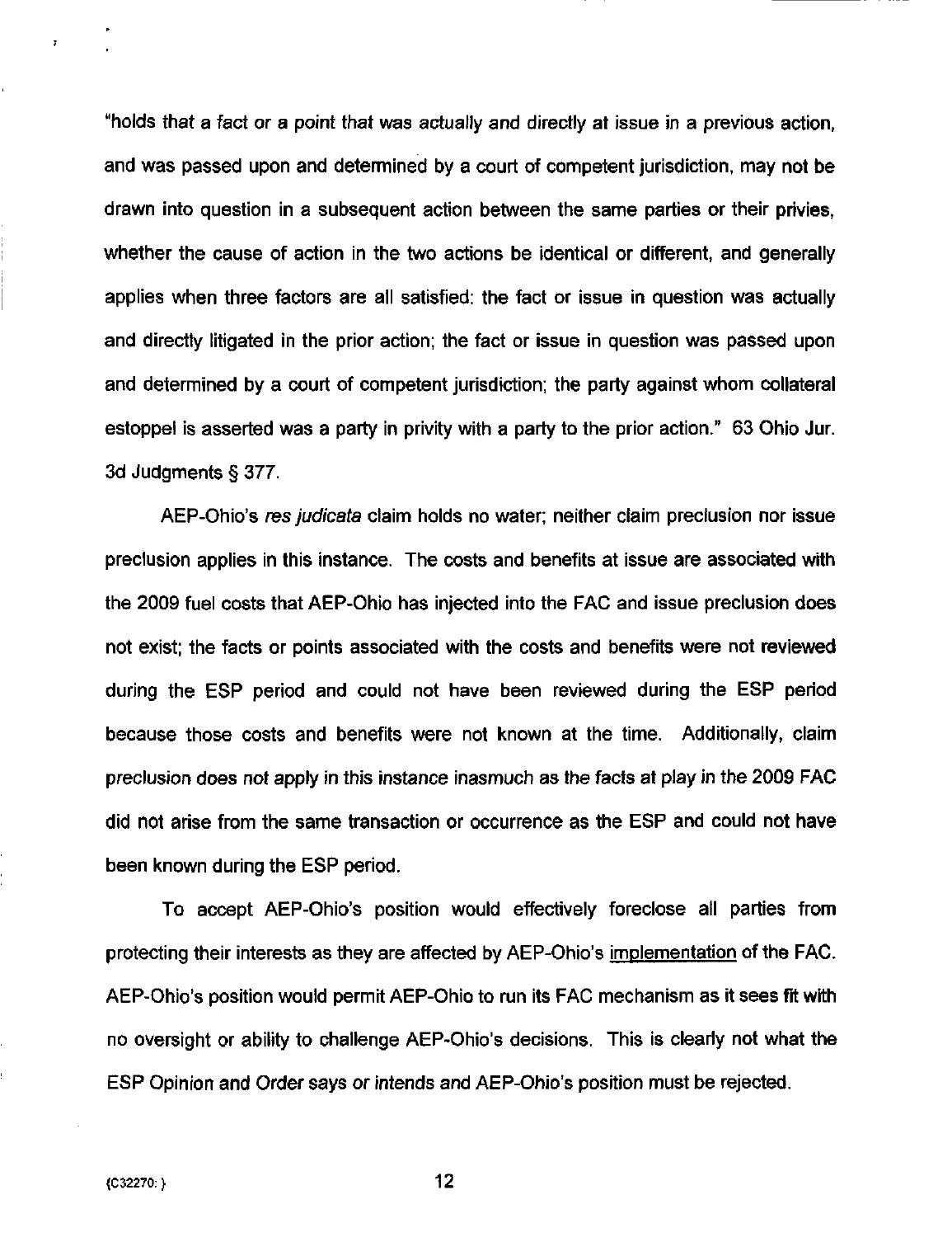#### 3. There is no dispute about the FAC baseline established in the ESP case.

AEP-Ohio further claims that the parties in this case are attempting to illegally relitigate the FAC baseline established in the ESP case. AEP-Ohio Initial Brief at 20-25, AEP-Ohio's claims are without merit.

The baseline established in the ESP case was established to split the fuel and non-fuel generation costs that were formerly bundled into one charge. The baseline calculation did not do anything to permit AEP-Ohio to give the benefits received from voluntary renegotiations with coal suppliers to shareholders while customers paid the costs associated with the voluntary renegotiations.

There is no link in this case to the baseline issue dreamed up by AEP-Ohio in its Initial Brief. Indeed, of the scant citations to the record in this case in this portion of its Brief, AEP-Ohio's Initial Brief offers no record cites to support the legal theory in its Initial Brief. Neither IEU-Ohio, OCC, nor Staff advanced proposals to modify the FAC baseline; nor did they make any recommendation specifically related to the baseline. The res judicata and collateral estoppel claims are non-existent as they relate to AEP-Ohio's baseless claims.

Finally, in this section of its Brief, AEP-Ohio asks the Commission to take administrative notice of the testimony of Staff in the ESP case to the extent necessary to fully consider baseline issues in light of intervenors' ongoing attempts to undermine the Commission's decision on the baseline in the ESP case. AEP-Ohio Initial Brief at 22, FN 2. lEU-Ohio opposes AEP-Ohio's request. As noted above, any baseline issue presented by AEP-Ohio is irrelevant to the current proceeding. Additionally, AEP-Ohio counsel had the opportunity to ask for administrative notice to be taken during the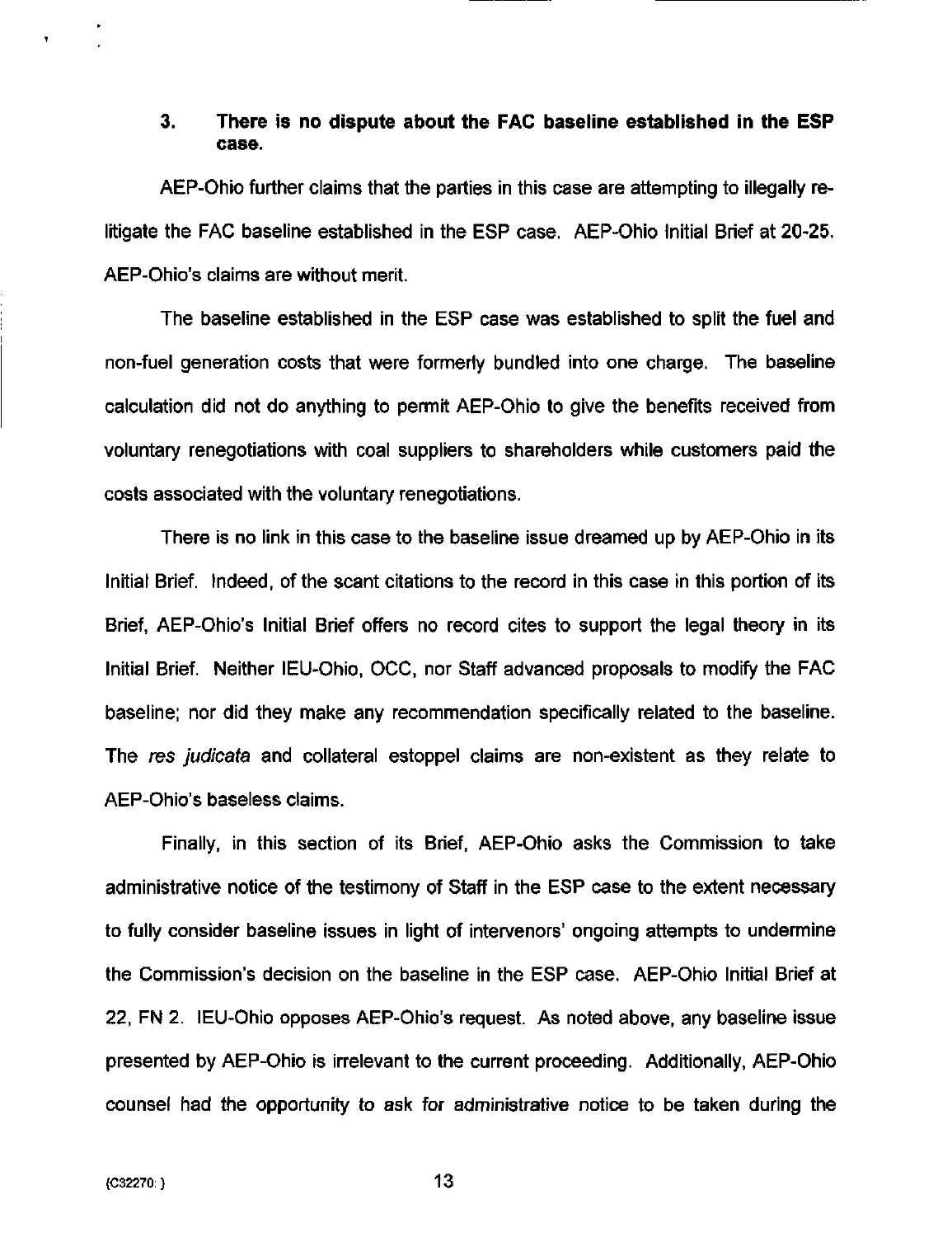evidentiary hearing and did not do so. The evidentiary record is closed and AEP-Ohio has not provided good cause or any other persuasive reason why administrative notice should be taken.

#### 4. Customers have a right to the value of the Reserve and do not seek an ownership or property interest in the asset itself.

AEP-Ohio's Initial Brief also claims that OP ratepayers have "no claim" upon the Reserve and cannot be given a property ownership interest in the asset. AEP-Ohio Initial Brief at 40-43. AEP-Ohio misunderstands the claims of lEU-Ohio (and OCC and Staff). Nowhere does IEU-Ohio, OCC, Staff, or the auditor claim that customers should have an ownership right in the Reserve. Customers simply want the benefits which AEP-Ohio has deprived customers to be netted against the costs that AEP-Ohio has billed to and collected from customers. AEP-Ohio's meritless claim should be rejected.

#### 5. The Commission should adopt the ratemaking recommendations of lEU-Ohio regardless of whether AEP-Ohio properly followed generally accepted accounting principles ("GAAP") when accounting for the voluntary contract renegotiations.

AEP-Ohio relies heavily on its assertion that it properly accounted for the voluntary contract renegotiations in accordance with GAAP and therefore the Commission cannot disturb this proper GAAP accounting in confomiance with the recommendations of lEU-Ohio, OCC, and Staff. AEP Initial Brief at 10, 31-31, 33, 35. lEU-Ohio is not challenging the appropriateness of the accounting for the voluntary contract renegotiations based on any conflict with GAAP, but rather makes ratemaking recommendations for the Commission's consideration. Tr. Vol. II at 246. AEP-Ohio has not claimed that the relief requested by lEU-Ohio, OCC, and Staff would violate GAAP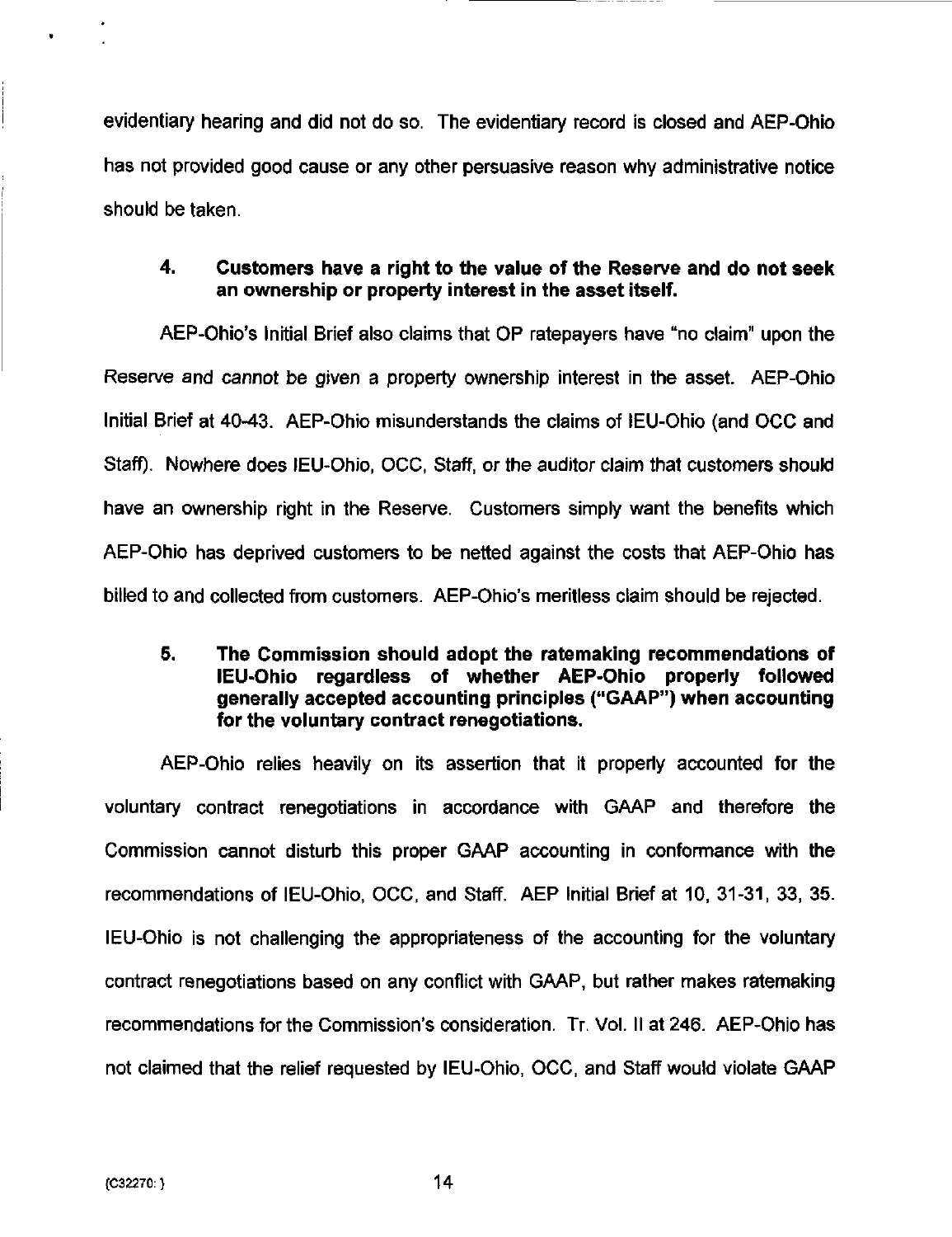because it could not do so. GAAP will accommodate a variety of outcomes. But GAAP compliance is not dispositive of regulatory requirements that attach to ratemaking.<sup>8</sup>

AEP-Ohio's reliance on compliance GAAP accounting to justify the failure to credit to customers the full benefits of the voluntary contract renegotiations should be rejected. As the Commission has previously recognized, ratemaking drives accounting, not vice versa. Re Promulgation of Rules for Electric Transition Plans, PUCO Case No. 99-1141-EL-ORD, Second Entry on Rehearing at 17 (January 27, 2000) (2000 WL 286968 at \*17); Re Trading and Usage of Accounting Treatment for Emissions Allowances by Electric Utilities in Ohio, PUCO Case No. 91-2155-EL-COI, Entry on Rehearing at FN 1 (May 13, 1993) (1993 WL 278658 at \*1 , FN 1). See also Re San Diego Gas and Electric Company, 62 CPUC 2d 391, 1995 WL 696596 (November 8, 1995). The Commission retains complete control over the ratemaking treatment of the benefits of the voluntary contract renegotiations regardless of whether AEP-Ohio accounted for the voluntary contract renegotiations in compliance with GAAP.

Further, AEP-Ohio's claims that it could not have accounted for the benefits identified by lEU-Ohio in the manner suggested by lEU-Ohio witness Hess are not correct. lEU-Ohio witness Hess testified that AEP-Ohio could have requested an application for an accounting modification to account for the  $|$   $|$   $|$  voluntary contract renegotiation in a manner that would have flowed through the benefits to customers. Tr. Vol. II at 247. Additionally, lEU-Ohio witness Hess demonstrated that AEP-Ohio could have equitably matched the benefits with the costs of the  $\blacksquare$   $\blacksquare$  options by that could be

<sup>&</sup>lt;sup>8</sup> For example, GAAP may allow a utility to treat political contributions as a legitimate expense, but, for ratemaking purposes, political contributions are not allowable expenses.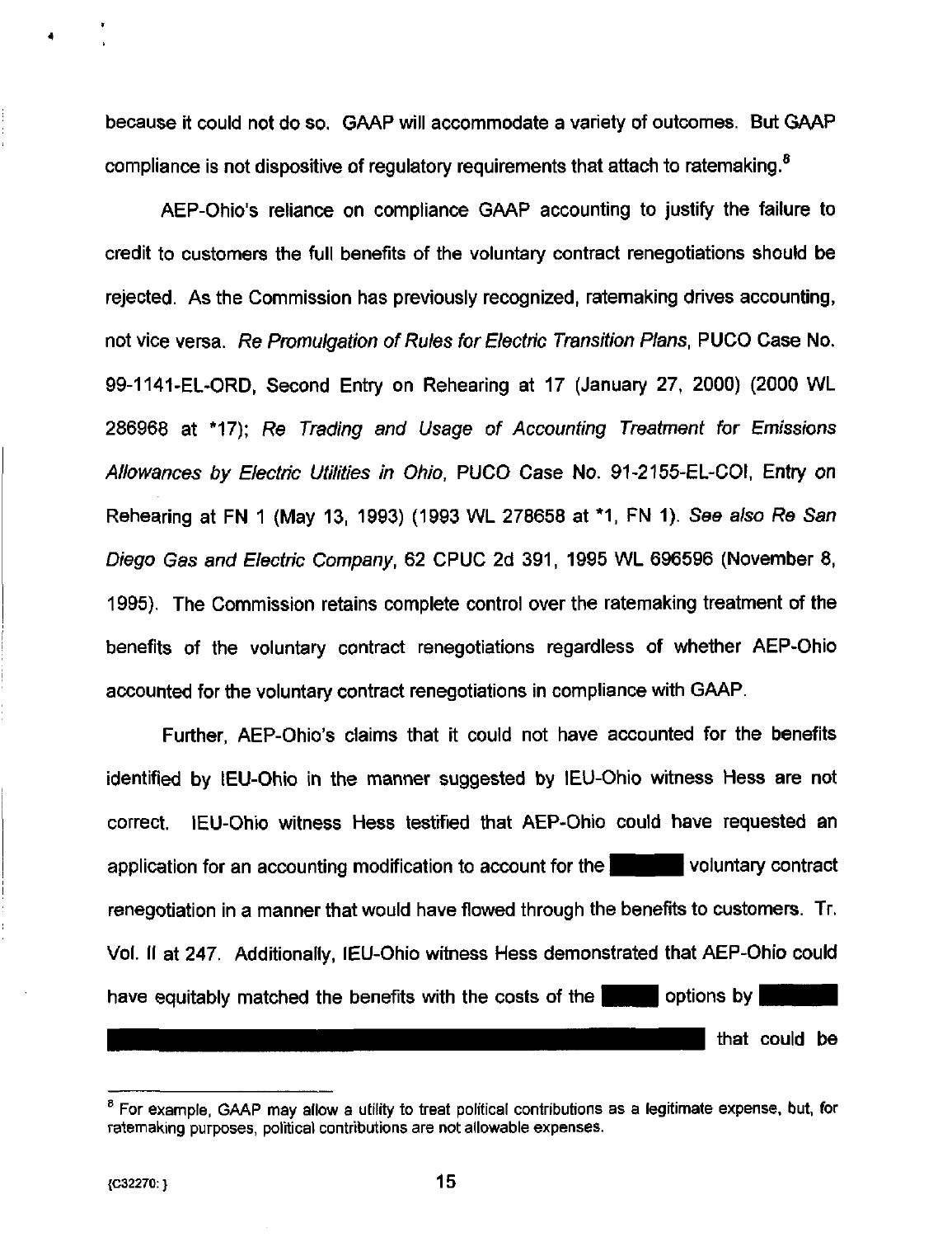amortized during the period that the options are actually exercised. lEU-Ohio Exhibit 1 at 11. AEP-Ohio claims these accounting maneuvers suggested by lEU-Ohio would not have been appropriate under GAAP accounting. However, AEP-Ohio witness Dooley admitted on cross-examination that accounting for deferred assets or deferred liabilities pursuant to Commission orders is appropriate under GAAP. Tr. Vol. I at 129. As shown by lEU-Ohio witness Hess, AEP-Ohio could have applied for accounting authority to properly pass on the benefits of the voluntary contract renegotiations to customers that would have been proper under GAAP if approved by the Commission. Indeed, AEP-Ohio has previously shown an ability to request and receive accounting authority to create regulatory assets and regulatory liabilities. $9$  However, AEP-Ohio failed to take the opportunity to more fairly allocate the benefits of the voluntary contract renegotiations and therefore the Commission must direct a reconciliation adjustment to properly match costs and benefits. AEP-Ohio put itself in its current position and this fact must not be allowed to stand in the way of the action the Commission must now take to make sure customers get a lawful and fair outcome.

6. Intervenors' positions properly considered the\_^ \_^^i n the context of the recommendations made related to the contracts.

AEP-Ohio claims in its Initial Brief that the positions of lEU-Ohio and OCC a a  $\blacksquare$  and that AEP-Ohio did

<sup>&</sup>lt;sup>9</sup> For example, AEP-Ohio received accounting authority to create the regulatory asset related to the acquisition of Monongahela Power's Ohio service territory. In the Matter of the Transfer of Monongahela Power Company's Certified Territory in Ohio to the Columbus Southern Power Company, PUCO Case No. 05-765^EL-UNC, Opinion and Order at 12-13 (November 9, 2005). OP also just requested permission to create a regulatory asset / liability account related to its request for compensation for the early shutdown of a unit at the Sporn Generating Station. In the Matter of the Application of Ohio Power Company for Approval of the Shutdown of Unit 5 of the Philip Sporn Generating Station and to Establish a Plant Shutdown Rider, PUCO Case No. 10-1454-EL-RDR, Application at 4 (October 1, 2010).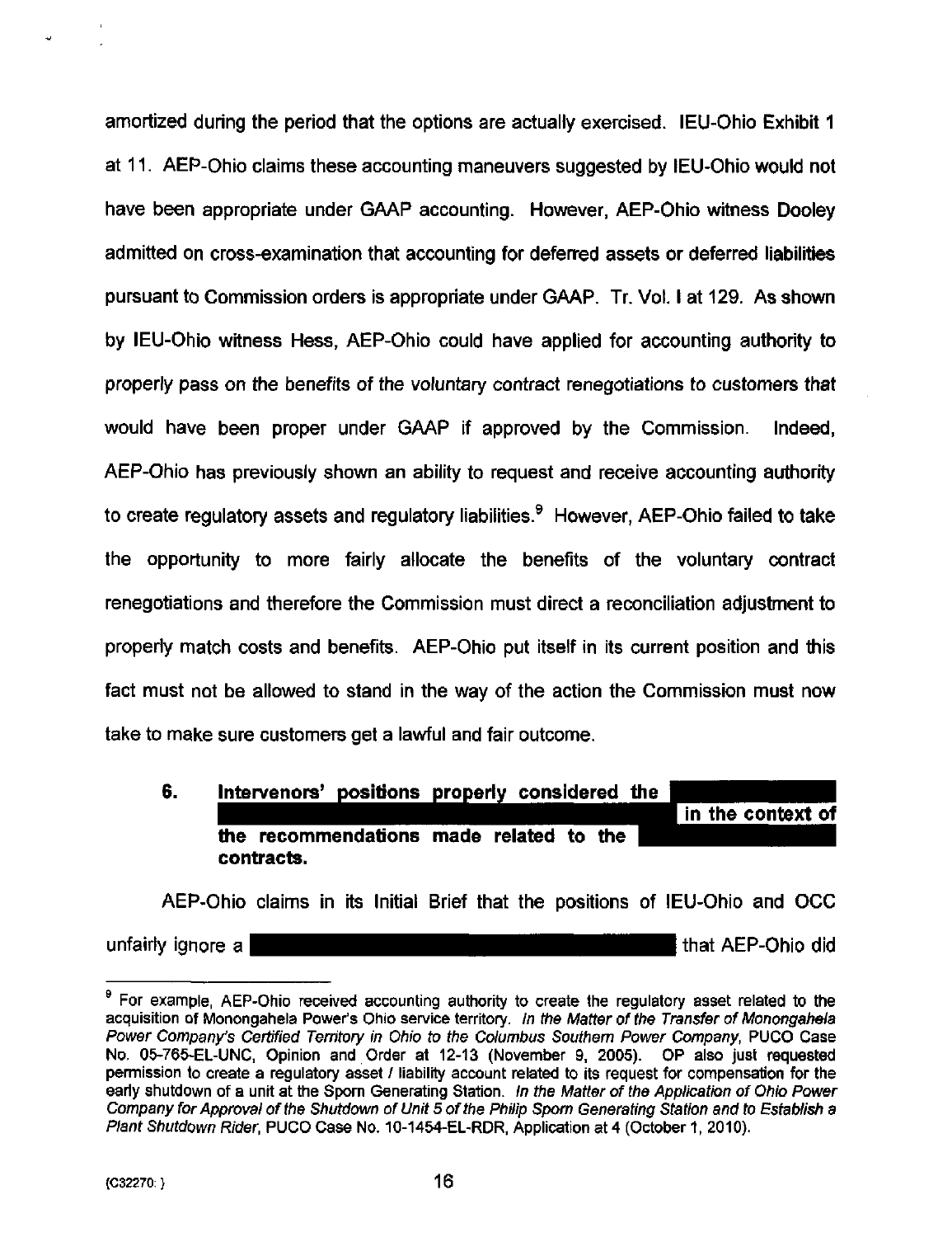not recover through the FAC which began in 2009. AEP-Ohio Initial Brief at 35-40. AEP-Ohio asserts the facts surrounding the **HUJHBHI HIGHBHI HE show a one**sided and inequitable argument by IEU-Ohio, OCC, and, by implication, Staff. This is simply not true.

lEU-Ohio witness Hess explicitly stated on cross-examination that lEU-Ohio considered the **considered** the **considered** the **FAC** customer had paid its fair share of the costs, the total costs of that contract." Tr. Vol. II at 255. Additionally, the Audit Report contains no recommendation to review the **paid by customers in 2009 in the** same manner as it views the equity issues related to the consideration that AEPSC received from **I in return for the early termination of the I I contract. Further,** as to the equity argument, AEP-Ohio's Initial Brief conveniently omits any mention ofthe fact that customers paid **Hermitian** H more in fuel costs during 2009 than they would have under the original **interest contract as a result of the voluntary contract** renegotiations. Commission-Ordered Exhibit IA at 2-23, FN 9.

Thus, the arguments advanced by lEU-Ohio, OCC, and Staff are not inequitable and properly considered the **Herican interest of the proper** in the context of the proper allocation of benefits associated with the additional costs from the voluntary contract renegotiations discussed in the Audit Report.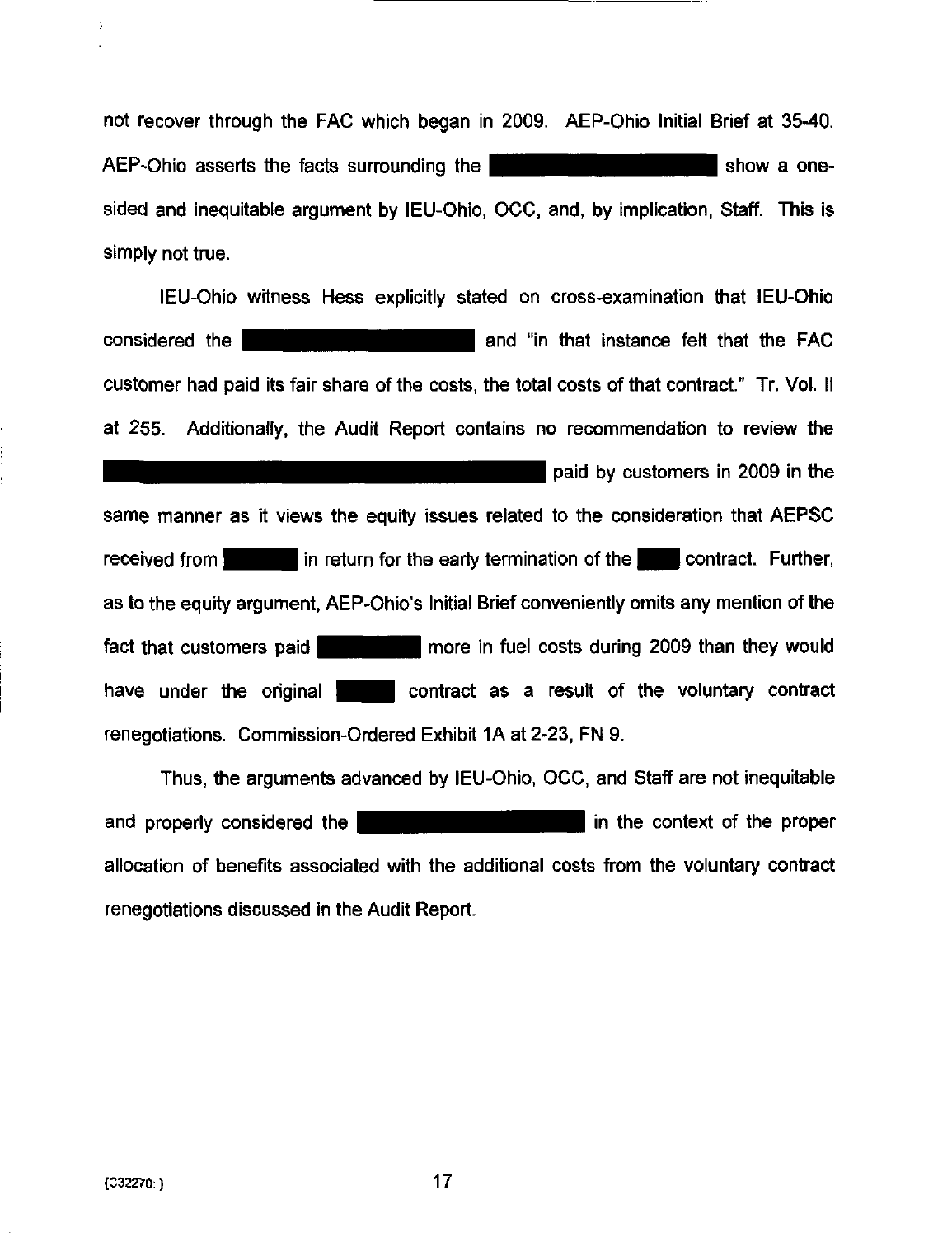#### D. CONCLUSION

lEU-Ohio respectfully requests the Commission adopt the recommendations of lEU-Ohio to more fairly balance the benefits and costs associated with the coal supply contracts in the manner discussed herein and as supported by the record evidence in this proceeding.

Respectfully submitted,

 $w_m$  n. l

Samuel<sup>(C</sup>. Randazzo (Counsel of Record) Joseph M. Clark MCNEES WALLACE & NURICK LLC Fifth Third Center 21 East State Street, 17<sup>th</sup> Floor Columbus, OH 43215-4228 Telephone: (614)469-8000 Telecopier: (614)469-4653

Attorneys for Industrial Energy Users-Ohio